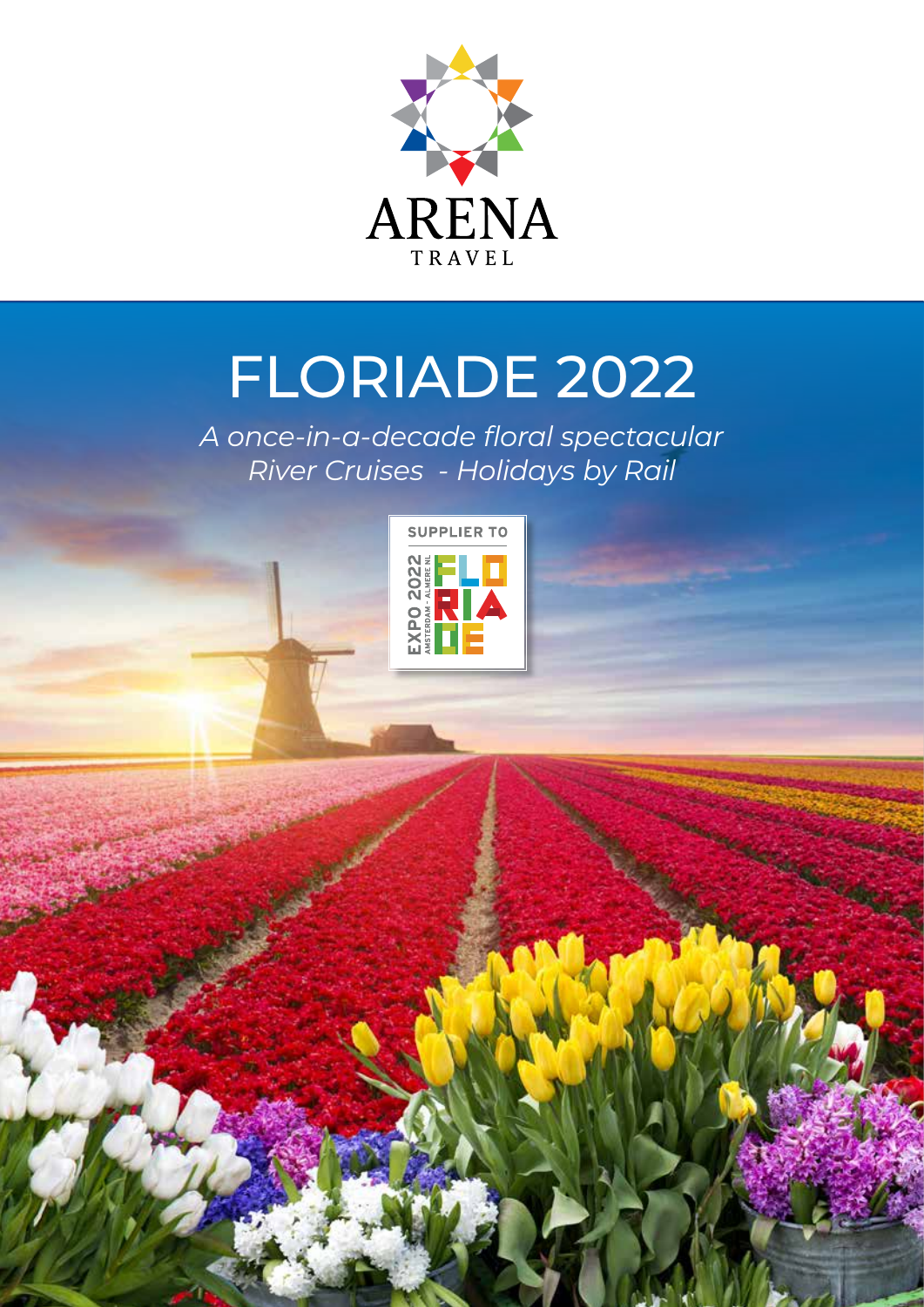いくだい

# aboard MS Arena

- Six nights cruise on a full board basis on MS Arena *(see page 8 for ship information)*
- Five visits included to Amsterdam, Kinderdijk,
- Dordrecht, Antwerp and Rotterdam
- Excursion: Floriade
- A program of exciting optional excursions to choose from
- Welcome drink & Captain's Gala Dinner
- Morning & afternoon tea/coffee & late evening snack
- On board entertainment every evening
- Services of a Cruise Manager



- Visit the once-in-a-decade Floriade Expo
- Spend time in the Dutch capital of Amsterdam
- See Kinderdijk's famous windmills
- Enjoy time exploring Dordrecht & Rotterdam
- Discover the world-famous diamond shops of Antwerp
- Witness the wonderful blooms at Keukenhof Gardens

# *Cruise highlights*

# *Your cruise includes*

## *Itinerary*

Join us as we visit the horticultural wonder that is the Floriade Expo. On this river cruise we will also enjoy time in Amsterdam, see the windmills of Kinderdijk, explore the diamond shops in Antwerp and witness the wonderful displays at Keukenhof Gardens. Guests will also have the opportunity to visit Appletern Gardens, and the National Botanic Garden of Belgium on this spectacular spring break.

#### **Day 1: UK – Amsterdam** Travel to Amsterdam and board our ship.

#### **Day 2: Floriade**

Travel to the Floriade World Horticultural Expo in the town of Almere where you will have time to enjoy this floral delight.

#### **Day 3: Kinderdijk – Dordrecht – Antwerp**

Visit Kinderdijk, renowned for its 19 beautifully preserved windmills. Our optional excursion visits one of the mills, where we learn about the lifestyle of a miller. Return to the ship and sail for Dordrecht where you can join our optional excursion to Appeltern Gardens.

#### **Day 4: Antwerp**

We arrive in Antwerp this morning. Here you can join our optional excursion to Floralia, the spring flower show held in the grounds of Château de Grand Bigard. Return to the ship for lunch, then the remainder of the day is free to explore Antwerp.

#### **Day 5: Antwerp – Rotterdam**

This morning's optional excursion takes you to the National Botanic Garden of Belgium (Meise) and the Plant Palace. We return to the ship for lunch and begin cruising to Rotterdam.

#### **Day 6: Rotterdam – Keukenhof – Amsterdam**

Today we have an optional excursion to Keukenhof Gardens where there are over seven million bulbs on show. This evening we enjoy our final dinner onboard the ship and sail overnight to Amsterdam.

#### **Day 7: Amsterdam – UK**

Return home after breakfast onboard.

Once every 10 years in the Netherlands, we are treated to the world's ultimate flower show in a spectacular festival of flowers. In 2022, the **Floriade World Horticultural Expo** takes place in the Dutch town of Almere and will be spread over five themed zones across an enormous 66 hectares and is also a celebration of plants, vegetables, fruit and produce.

The Expo's theme, Growing Green Cities, will focus on the Green City of the Future. The sub-themes are green, food, energy and health. The Expo will be situated in a unique Green City Arboretum. It will cover the entire site and feature a stunning collection of trees, plants, crops and flowers - in a seemingly unending spectrum of amazing colours and scents. Join us and be part of this once-in-a-decade celebration of the world's most innovative horticulture.

We have a collection of River Cruises and Rail Holidays visiting this spectacular event and also taking in the very best sights of the Netherlands and Belgium from Amsterdam to Antwerp.





# *Flexible travel options*

### **River Cruises**

### **Holidays by Rail**

- Travel by Eurostar from London to Amsterdam
- Return coach transfers from station to our hotel

#### *by Coach*

#### *by Rail*

- Travel by Eurostar from London St Pancras
- Return connecting rail journeys

#### *by Air*

- Return flights from Heathrow
- Regional flight options available on request
- Coach travel from your local area
- Ferry crossings from Dover, Hull or Newcastle



**Mora**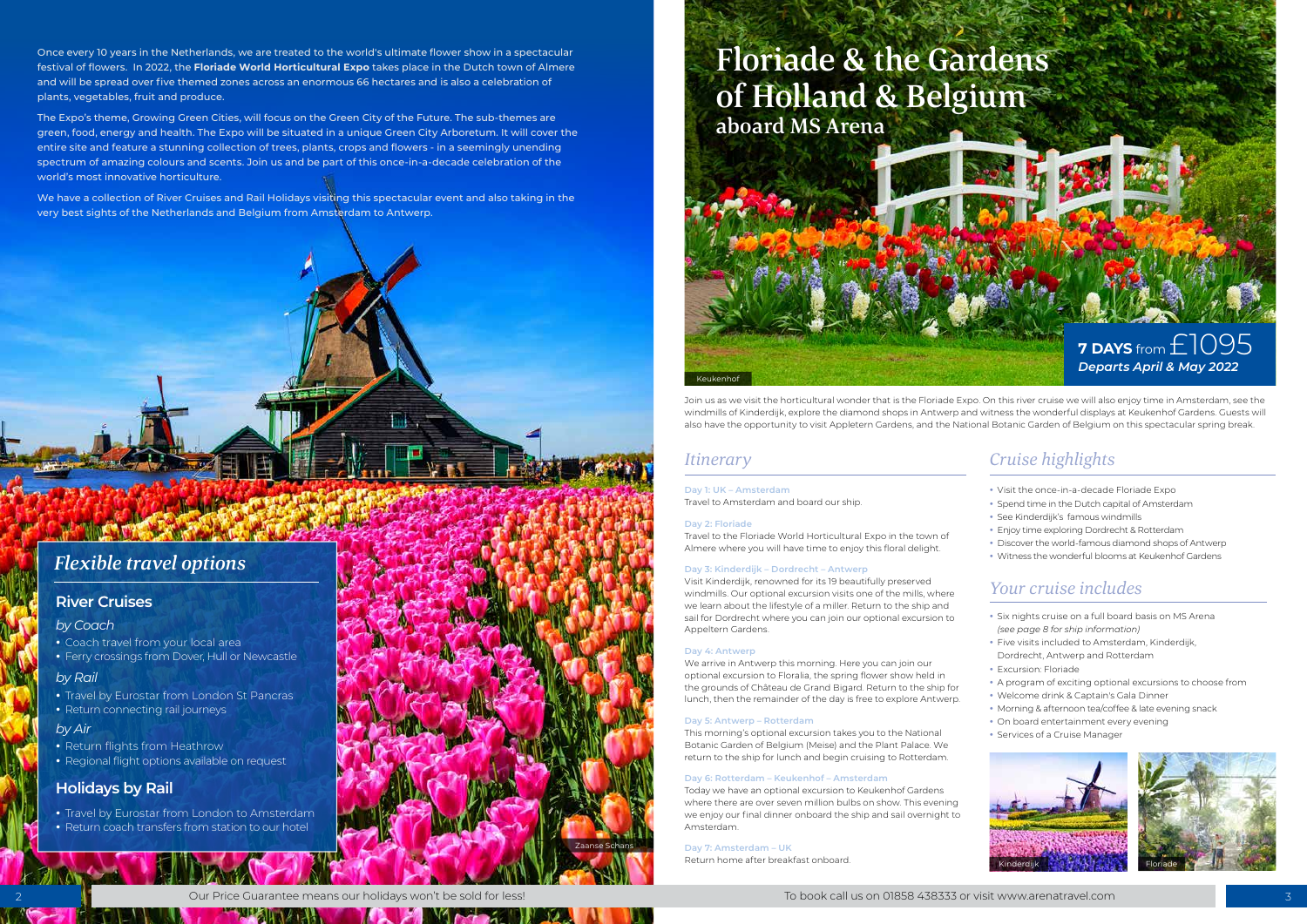# Amsterdam, Keukenhof Gardens & Floriade aboard MS Arena

- Six nights cruise on a full board basis on MPS Calypso *(see page 8 for ship information)*
- Five visits included to Zaandam, Alkmaar, Den Helder, Lelystad, Schiedam
- Excursion: Floriade
- A program of exciting optional excursions to choose from
- Welcome drink & Captain's Gala Dinner
- Morning & afternoon tea/coffee & late evening snack
- On board entertainment every evening
- Services of a Cruise Manager





## Keukenhof Tulips in the control of the control of the state of the control of the control of the control of the control of the control of the control of the control of the control of the control of the control of the contr **7 DAYS** from £1149 *Departs April & May 2022*

# Springtime in Holland & Floriade Spectacular aboard MPS Calypso **7 DAYS** from £1049 *Departs May & June 2022*



- Six nights cruise on a full board basis on MS Arena *(see page 8 for ship information)*
- Six visits included to Amsterdam, Hoorn, Den Helder, Harlingen, Kampen, Lelystad
- Excursions: Keukenhof Gardens & Floriade
- A program of exciting optional excursions to choose from
- Welcome drink & Captain's Gala Dinner
- Morning & afternoon tea/coffee & late evening snack
- On board entertainment every evening
- Services of a Cruise Manager
- Visit the once-in-a-decade Floriade Expo
- Enjoy the unique setting of Zaandam
- Spend time in the traditional cheese town of Alkmaar
- Experience and enjoy free time and overnight stays in Den Helder, Lelystad & Schiedam
- Visit the once-in-a-decade Floriade Expo
- Enjoy the unique setting of Kampen
- Spend time in the traditional town of Leylstad
- Experience and enjoy free time in Hoorn, Den Helder and Harlingen

# *Cruise highlights Cruise highlights*

# *Your cruise includes Your cruise includes*

# *Itinerary Itinerary*

On this unique and colourful river cruise we will not only give you access to the magnificent Floriade Expo, held just every ten years but visit many of the highlights along the Dutch Waterways as we go, including the renowned 'cheese town' of Alkmaar, Lelystad and a chance to witness the unique architecture of Zaandam.

Join us for the ultimate spring escape as we visit two of the Netherlands most famed floral events. Not only will the river cruise see us sail to the likes of Amsterdam, Den Helder and Lelystad but we will also delight in the tulip displays at world renowned Keukenhof Gardens, experience the once-in-a-decade Floriade Expo and have the opportunity to visit Het Loo Palace and De Kruidhof Botanical Garden.

#### **Day 1: UK – Schiedam**

Travel to Schiedam and board our ship.

#### **Day 2: Utrecht – Zaandam**

We sail from Utrecht to Zaandam this morning. From here, there is the opportunity to join our optional excursion to Keukenhof Gardens.

#### **Day 3: Zaandam – Alkmaar – Den Helder**

This morning we sail from Zaandam to Alkmaar. Sit back and enjoy the scenery as we pass by the pretty town of Zanse Schaans. The afternoon is free to explore Alkmaar. Later this afternoon, we set sail onwards to Den Helder.

#### **Day 4: Den Helder – Lelystad**

This morning we cruise from Den Helder to Lelystad arriving at around lunchtime. The afternoon and evening are free for you to explore.

#### **Day 5: Floriade**

Travel to the Floriade World Horticultural Expo in the town of Almere where you will have plenty of time to enjoy this floral delight.

#### **Day 6: Lelystad – Scheidam**

This morning, we cruise from Lelystad to Schiedam where we arrive after lunch. This afternoon, there's the opportunity to join our optional excursion to Rotterdam.

#### **Day 7: Scheidam – UK**

Return home after breakfast onboard.

#### **Day 1: UK – Amsterdam**

We travel to Amsterdam and board our ship.

#### **Day 2: Amsterdam – Hoorn**

This morning, there's the opportunity to join our optional excursion to the Van Loon Museum in Amsterdam. We return to ship for lunch onboard and this afternoon cruise onwards to Hoorn.

#### **Day 3: Den Helder – Keukenhof**

We arrive in the unique town of Den Helder. From here, we travel by coach to Keukenhof Gardens for our included excursion. We return to the ship in Den Helder for a relaxing evening.

#### **Day 4: Harlingen – Kampen**

This morning you can join our optional excursion to De Kruidhof Botanical Garden. We return to the ship at lunchtime and sail onwards to Kampen arriving later this evening.

#### **Day 5: Kampen – Lelystad**

This morning you can join our optional excursion to Het Loo Palace.We return to the ship at lunchtime and sail onwards to Lelystad where there's time to explore this lively little port as we are berthed here overnight.

#### **Day 6: Floriade**

Visit the Floriade World Horticultural Expo in the town of Almere.

#### **Day 7: Amsterdam – UK**

We bid farewell to our captain and crew after breakfast and

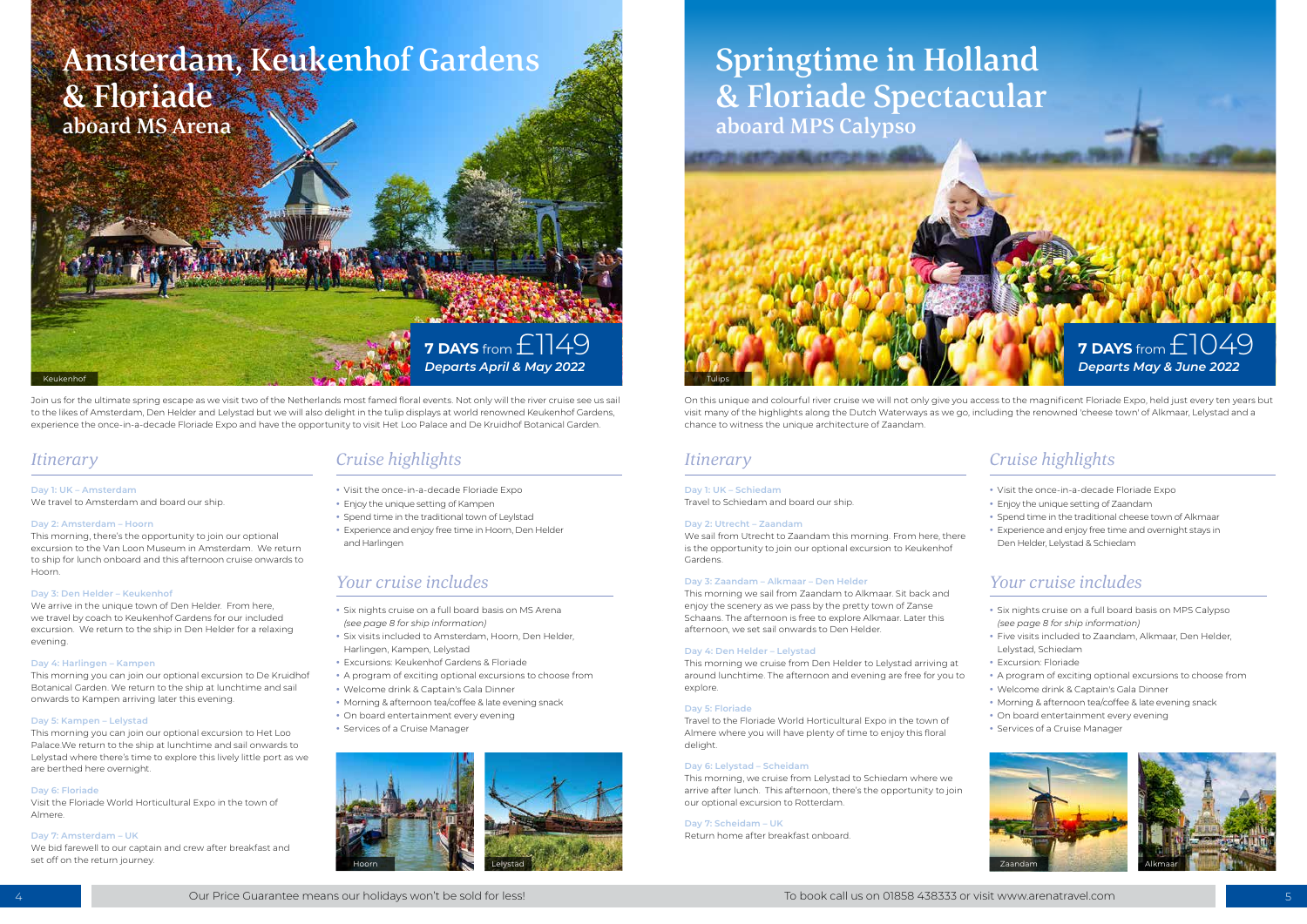

- Return Eurostar from London to Amsterdam
- Four nights' half board accommodation in Corendon City Hotel, Amsterdam *(see page 8 for hotel information)* including a farewell dinner at the Grand Café Restaurant on the last night
- Services of our experienced Tour Manager



- Return Eurostar from London to Amsterdam
- Four nights' half board accommodation in Corendon City Hotel, Amsterdam *(see page 8 for hotel information)* including a farewell dinner at the Grand Café Restaurant on the last night
- Services of our experienced Tour Manager



- Visit the world's greatest flower spectacular at Floriade **Experience**
- Visits to the pretty towns of Zaanse Schans, Volendam & Marken
- Enjoy a relaxing cruise in Amsterdam
- Visit the world's greatest flower spectacular at Floriade
- Visit the magnificent Gardens of Keukenhof
- Enjoy a relaxing cruise in Amsterdam
- Farewell dinner at the Grand Café Restaurant in Amsterdam



# *Tours & experiences Tours & experiences Itinerary Itinerary*

# *Your holiday includes Your holiday includes*

This rail holiday will see us travel to the Netherlands to visit the famed Floriade Expo - which will be held in the Dutch town of Almere. We will also visit the unique and traditional towns of Zaanse Schans, Volendam and Marken, and enjoy a day exploring of the capital city of Amsterdam.

Make sure you do not miss out on this epic spring break, as two of the world's most stunning floral events combine on this rail holiday. Join us as we visit the tulips at Keukenhof gardens, experience the once-in-a-decade Floriade Expo and spend time in the historical capital of Amsterdam.

#### **Day 1: London -Amsterdam**



Travel to Amsterdam and check into our hotel.

#### **Day 2: Floriade**

Travel to the Floriade World Horticultural Expo in the town of Almere where you will have plenty of time to enjoy this floral delight.

#### **Day 3: Zaanse Schans, Volendam & Marken**

Enjoy a scenic drive to Zaanse Schans where you'll see it's iconic green houses and windmills. From here we continue to a cheese farm in Volendam where we'll enjoy a tasting and demonstration. We then drive to Marken, where there's free time to explore.

#### **Day 4: Amsterdam & Canal Cruise**

Join a cruise through the canal network of Amsterdam. This evening, we enjoy a farewell dinner at the Grand Café Restaurant in Amsterdam – the perfect ending to this memorable holiday.

#### **Day 5: Amsterdam – London**

Return home by Eurostar.

*Please note: The running order of the itinerary may vary depending on availability. The final running order will be confirmed in your final Travel Documents.* 

#### **Day 1: London -Amsterdam**

Travel to Amsterdam and check into our hotel.

#### **Day 2: Floriade**

Travel to the Floriade World Horticultural Expo in the town of Almere where you will have plenty of time to enjoy this floral delight.

#### **Day 3: Keukenhof Gardens**

After breakfast, our coach takes us to Keukenhof Gardens for our included visit

#### **Day 4: Amsterdam & Canal Cruise**

Join a cruise through the canal network of Amsterdam. This evening, we enjoy a farewell dinner at the Grand Café Restaurant in Amsterdam – the perfect ending to this memorable holiday.

#### **Day 5: Amsterdam – London**

Return home by Eurostar.

*Please note: The running order of the itinerary may vary depending on availability. The final running order will be confirmed in your final Travel Documents.* 

# Floriade Spectacular & Delights of Amsterdam *by rail*